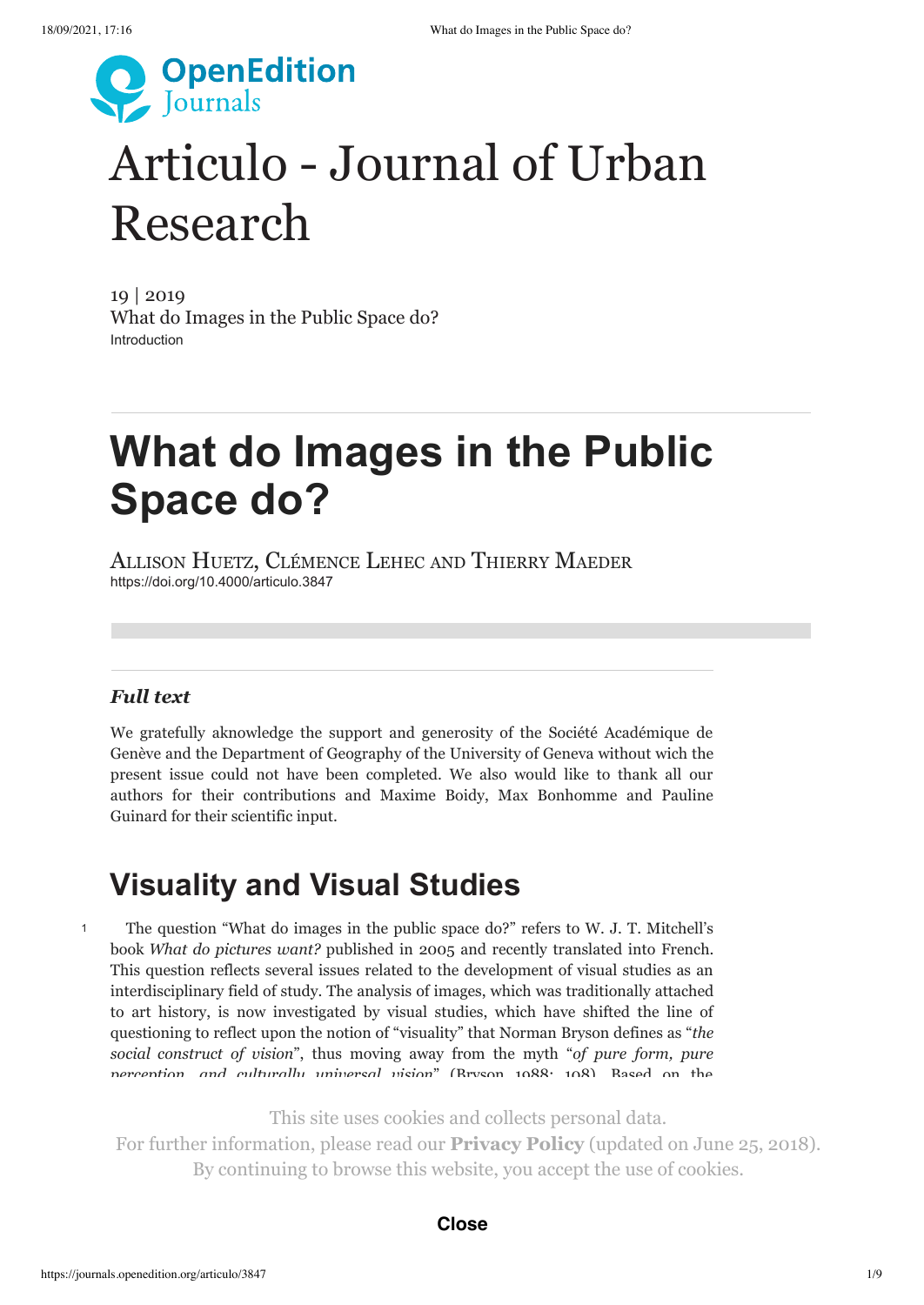pictures and their audience. The encounter that occurs forms a sphere of dialogue, conflict and resistance, which leads to a redefinition of both the status of images and the role of the spectator. For this issue, we have decided to define the notion of images as visual and figurative representations embodied in pictures through material support.

## **Theories of Performativity**

Many authors have investigated the encounter between images and their audiences in terms of *agency* and, more recently, in terms of *performativity*, which has received a great deal of attention in the last two decades. A look back to the theories of performativity requires expanding on the notion of *agency* that Alfred Gell has applied to images and objects (Gell 1998). He considered them "*a form of instrumental action*" because they can influence thoughts and actions within the social sphere (*Ibid*: 20). Additional anthropological conceptions of images can be found in authors such Horst Bredekamp, who defines the "image act" (*Bildakt*) as the power "*by which the latent capacity of the image may be stirred into impacting upon the feelings, thoughts and motivation of engaged observers*" (Bredekamp 2018: 35). The event can only occur relationally because people attribute to the images the power to heal, to frighten or to work miracles (Freedberg 1989). Many studies have thus developed the notion of performativity over the last fifteen years based on pictures that stare back, challenge, or even discuss with their viewer (Ginzburg 2001, Mitchell 2003). The latter highlights the role of historical factors (race, class, and gender) in shaping our collective relationship to images that assigned them a subaltern position within Western societies (Mitchell 2005: 29). Not every picture is therefore intrinsically or universally performative; its effectiveness can only be understood within a given society and period. Based on both urban and visual studies, this journal issue aims to address the concept of performativity in terms of spatial dimensions. The impact of images does not lie only in the memory or desire we attribute to them, which can be the product of a historical balance of power. The emphasis on spatial dimensions echoes the recent development of geography of art as a field study that has developed a reflection on how art makes sense not only in, but also with space (Volvey 2007). In other words, "*the spatial context in which images are set is essential to capture not only their degree of visibility but also their ability to resonate with the place in which they are located, to take on or to lose their meaning in relation to it*" (Guinard 2017). 2

## **Images as the Subject of Geographical Research**

3

Following geographers such as Gillian Rose and Antje Schlottmann, it now appears important to think about the interrelationship of visuality and spatiality to open up the line of questioning to the "*constitution of space through material images"* and *"[the role of] images for everyday use or advertising in the structuring of external spaces*" (Schlottmann 2017: 2). Social sciences investigate "*visual practices of appropriating (spatial) reality*" because they translate "*established ways of looking at the world – by society, cultural and social groups, or disciplines*" (*Ibid*: 1). Researchers have therefore focussed on the visual dimension of space, using methods from various fields of study,

This site uses cookies and collects personal data.

For further information, please read our **[Privacy Policy](https://www.openedition.org/19362?lang=en)** (updated on June 25, 2018). By continuing to browse this website, you accept the use of cookies. sculpture to performance – now take part in the making of the urban fabric. The

#### publication thus already raises the question of the reality of the effects produced produced produced produced **Close**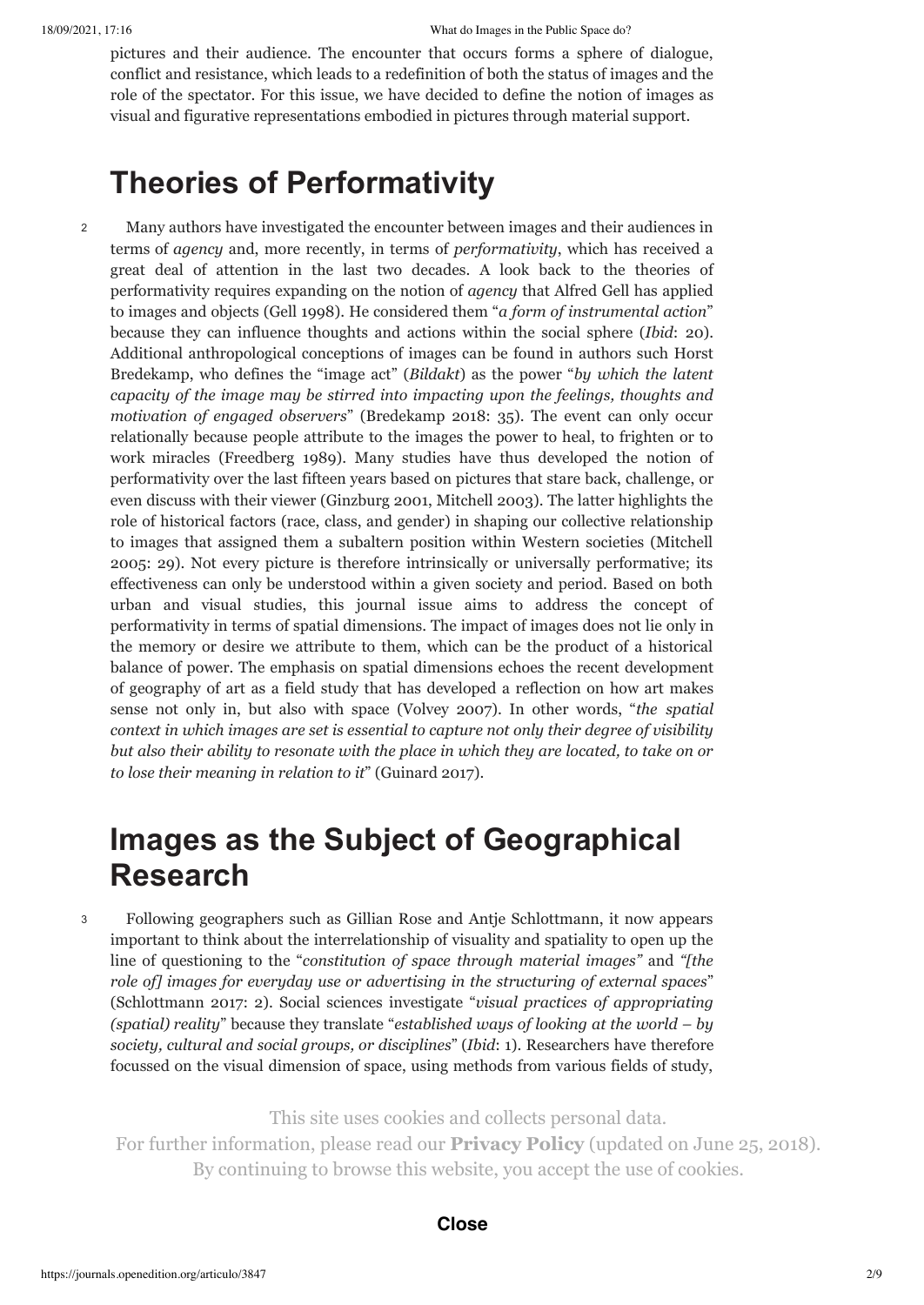4

further in this issue dedicated to the performativity of images. In comparison, we have, however, chosen to broaden the scope of our study to encompass not only artistic but also all other types of images, as long as they are in the public space.

*Sur les murs de la ville*, published in the journal *Urbanités* (n° 9), notes a blind spot in urban studies – the pictures that cover the walls of the city. Their number, in an urban environment already saturated with signs, has paradoxically made of them the neglected objects of urban theories. However, as Gordon Fyfe and John Law have said, pictures are "*the site for the construction and depiction of social dif erence*" (Fyfe and Law 1988: 1). The publication thus focusses on graffiti as territorial markers for gangs, on propaganda posters organized and regulated by public authorities and social elites, and on street art as a new form of urban marketing. In this issue, we consider other forms of images in the public space that are part of older traditions, for instance commemorative, such as memorials or statues, to understand how the performativity of image changes over time and space.

## **Rethinking Materiality and Spatiality**

The performativity of images is to be considered in relation to their spatiality that gives them a public status, through which images are made into pictures to be shared and looked at by many people. We can therefore think about the effects produced by the pictures once exhibited in a public space. Can the exhibition in a place everyone can access be sufficient to make these images public? How do images materialize themselves in space and through which media and locations? When analysing photographs (but we could extend the following observation to other media), Elisabeth Edwards makes a distinction between pictures from personal or collective contexts – "*Images read as 'private' are those read in a context contiguous with the 'life' from which they are extracted; meaning and memory stay with them, as in family photographs, for example. 'Public' photographs remove the image entirely from such a context, and meaning becomes free-floating, externally generated and read in terms of symbol and metaphor*" (Edwards 2001: 9). The last sentence notes one of the major issues when working with public space; pictures are addressed to everyone and no one in particular. Who then can generate the meaning of these pictures? Moreover, who has or does not have the right to interpret them? In this respect, the common interrogation on both visuality and spatiality take on its importance. The investigation of the performativity of images begins with or includes their coming into being through space, i.e., their spatial materiality. This issue thus excludes digitalized images that come from the media sphere and social networks to focus instead on public space as a physical and material entity.

## **Public, Public Space and Publicness**

5

Long considered in terms of legal status, the contributions of cultural geography and political philosophy have helped to rethink the analysis of public spaces. The reassessment of the term "public" has opened up the questions on the polysemy of the spaces thus qualified. As Don Mitchell notes, the multiple definitions of the term are always the product of conflicts and power relationships (Don Mitchell 1995). Any

This site uses cookies and collects personal data.

relevant to view the public view to view the public state of a space – and image – and image – as a cardinal value; a notion  $\eta$  is  $\eta$ For further information, please read our **[Privacy Policy](https://www.openedition.org/19362?lang=en)** (updated on June 25, 2018). By continuing to browse this website, you accept the use of cookies.

#### encounter between differences is negotiated there. **Close**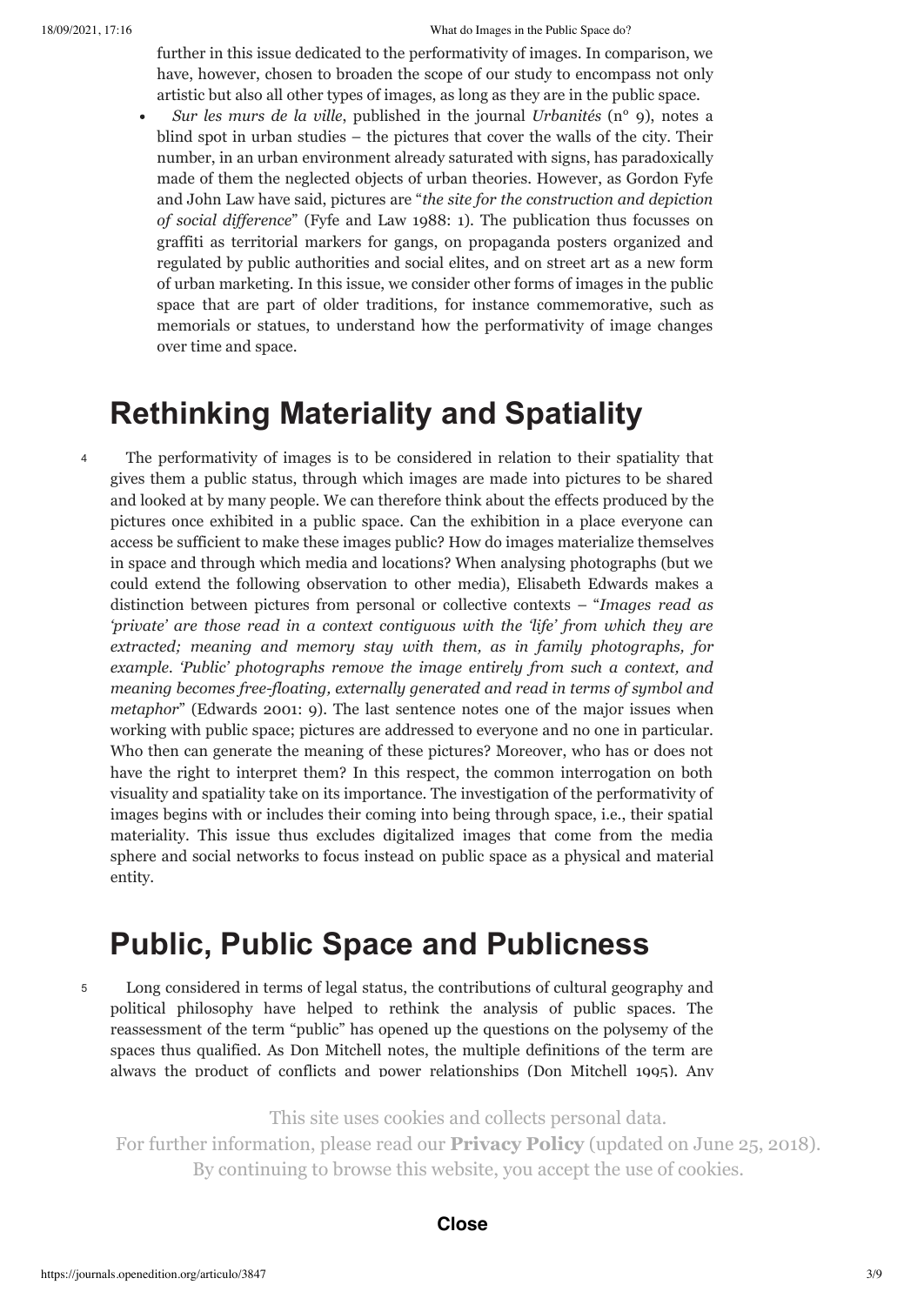#### 18/09/2021, 17:16 What do Images in the Public Space do?

- A public is about social processes, practices and relations between people that negotiate social differences. And it therefore happens in spaces where social differences are very often evident: in streets, shops, parks, malls, markets, squares, playgrounds, car parks, stations. All of these places become "public" when social differences are negotiated within them. Public spaces, then, do not simply exist. Their existence depends, instead, on what happens in them, what kinds of interactions take place to create them (Massey & Rose 2002: 6). 6
- According to both authors, the degree of publicity of an image or a work of art depends upon its ability to generate the encounter between differences in a public space: "*Finally, a piece of public art may provoke or bring out into the open new lines of dif erentiation*" (Ibid: 9). This analysis of the public space as a place of negotiation, but also of antagonism (Mouffe 2010), has infused a large literature addressing art in the public space, which can easily be extended to the question of the place of images in a broader sense. In that respect, the contributions of Rosalyn Deutsche (1988, 1992, 1996) are particularly enlightening. These note that images derive their publicness from "*politics of representations*", namely their potential to challenge constructed identities and the illusion of social coherence that results from them (Deutsche 1996: 230) or their ability to deconstruct the limits of what must be considered public problems (Deutsche 1992: 48). 7
- One must also note that images in the public space are received both at the level of the individual and the collective, which occasionally leads to a form of dissonance. As Pauline Guinard notes, "*the meaning of pictures is thus constructed at both scales, but varies according to the political, social, cultural or economic transformations that af ect the spaces in which these pictures are produced and received*" (Guinard 2017). The concept of "dissonance" (Tunbridge and Ashworth 1996) highlights the active part of the spectator to generate the meaning of a work or image, both through discourse and behaviour. The reactions of individuals, even to their defending bodies, are part of this significant gap that separates the ideal spectator, projected by the picture or the work, from the real spectator who can seize it to change or destroy its meaning, as in iconoclast gestures. 8
- Focussing on this gap helps to understand what constitutes spectatorship, because it cannot be reduced to the mere act of looking. The literature on art in public spaces provides relevant insights about spectators and spectatorship. As Joëlle Zask describes in her book on urban sculpture, an outdoor work is perceived by a multitude that is composed neither only of authors and specialists nor strictly of an "audience". The work can be received not only by isolated *individuals* but also by *masses* and possibly *audiences*. Joëlle Zask distinguishes the *masses* (conglomerates of individuals whose activity is identical, although they do not communicate with one another) (Zask 2013: 125), *individuals* (isolated individuals who take an individual look at the work without feeling the influence of others, or even by closing themselves to it (*ibidem*), *crowds* (linked by psychological and physical contagion) and *audiences* (characterized by effects of suggestion and communication in the co-construction process of a common object). 9
- 10

This issue focusses less on the question of the public as *audiences* than on the question of the *publicness* of images – which encompasses both the effects of public space on pictures and how they produce space. Moving away from the conception of pictures as static objects, this issue considers them active agents that reveal the degree of "publicness" of a place and operate the partition of space.

**Politics Politics Politics** and collects personal data. For further information, please read our **[Privacy Policy](https://www.openedition.org/19362?lang=en)** (updated on June 25, 2018). By continuing to browse this website, you accept the use of cookies.

#### $201$  $t_{\text{rel}}$  conditions of visible, unveiled or seen by others, unveiled or seen by others, unveiled or seen by others, unveiled or seen by others, unveiled or seen by others, understand or seen by others, understand or seen **Close**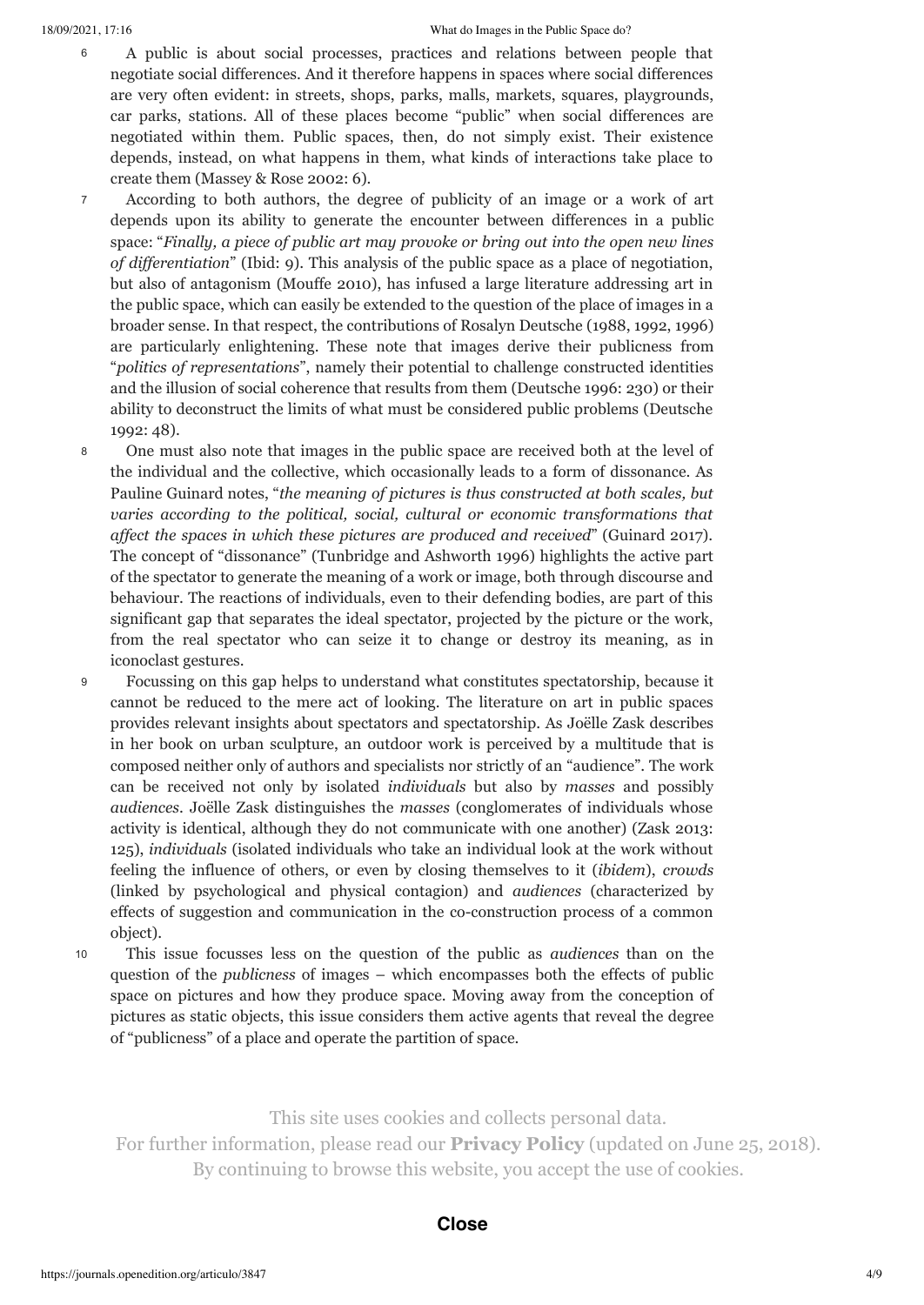#### 18/09/2021, 17:16 What do Images in the Public Space do?

and of what is in contrast hidden, obscured or concealed in the act itself of producing and exhibiting pictures in public space. The intent is to investigate pictures in terms of places and locations and to analyse what they say about both spatial and social space; are they exhibited in a central place or at the margins? What degree of visibility results from their exposure and location? In other words, what is really made visible? What do we believe we see when we see? Considering that the production and exposure of pictures are always an invisible system, yet still there when one look at them, one can say that pictures always hold a political dimension.

12

Beyond legal dimensions, pictures reveal how "politics of visibility" (Brighenti 2010: 137) are constructed at the scale of a place or a city. In that sense, the question raised in this issue is political because it concerns, in the broad sense, not only the organization and exercise of power in a society but also, in the strict sense of politics as the practice of power, the conflicts for power, representation and representativeness, whose public space is one of the arenas.

## **Representation and Representativeness**

- This special issue brings together a wide variety of contributions on the place, role and power of images in the public space. Beyond the cross-sectional question of visibility, the authors published here address a wide range of objects and approaches. Moving away from a unique answer or single approach to resolve the question "what do images in the public space do?" the different contributions constitute a disciplinary patchwork that reflects situated knowledge and positions to discuss the performativity of images in the public space. The authors come from various academic backgrounds – philosophy, geography, urban planning, history or art history – and work on a wide range of case studies (although they are mostly Europeans) that raise a series of common issues that we wish to address here. 13
- 

The different articles of the issue complement one another on the following points: different types of spaces (centre or periphery), the constitution of collective memory and the problem of representation in terms of hegemony or resistance. 14

- One can observe the spatial dichotomy between the articles addressing images in the centres (see the contributions of Olivier Gaudin, Vivien Philizot, Tanja Schult and Diana I. Popescu and Laurent Viala) and others studying images at the periphery (see the contributions of Damien Darcis and Zara Fournier). This overview cannot reduce the diversity of the case studies presented, but it reinforces the argument of variability in the performativity of images, depending on the areas where they are produced and exhibited. This diversity is one of the strengths of this issue because it raises the question of visibility in areas as central as New York Station or the public squares of Bologna, Montpellier or Vienna, and in more marginal areas such as Calais or southern Lebanon. 15
- The question of memory is also a frequent angle of analysis in some of the articles. The cross-sectional question of visibility is thus apprehended not only in terms of space but also from a diachronic perspective. Which are the traces of the past made visible? For how long are the images displayed in the public space? What type of impact does their absence have? The highly political aspect of making the past visible is addressed in several articles, examining the study of commemorative monuments, such as the *Sacrario* of Bologna (see the contributions of Olivier Gaudin), the memorial of Alfred Hrdlicka (see the contributions of Tanja Schult and Diana I. Popescu), or the Khiam prison in Lebanon (see the contribution of Zara Fournier). 16

This site uses cookies and collects personal data.

For further information, please read our **[Privacy Policy](https://www.openedition.org/19362?lang=en)** (updated on June 25, 2018). By continuing to browse this website, you accept the use of cookies.  $\mathcal{L}$ 

### **Close**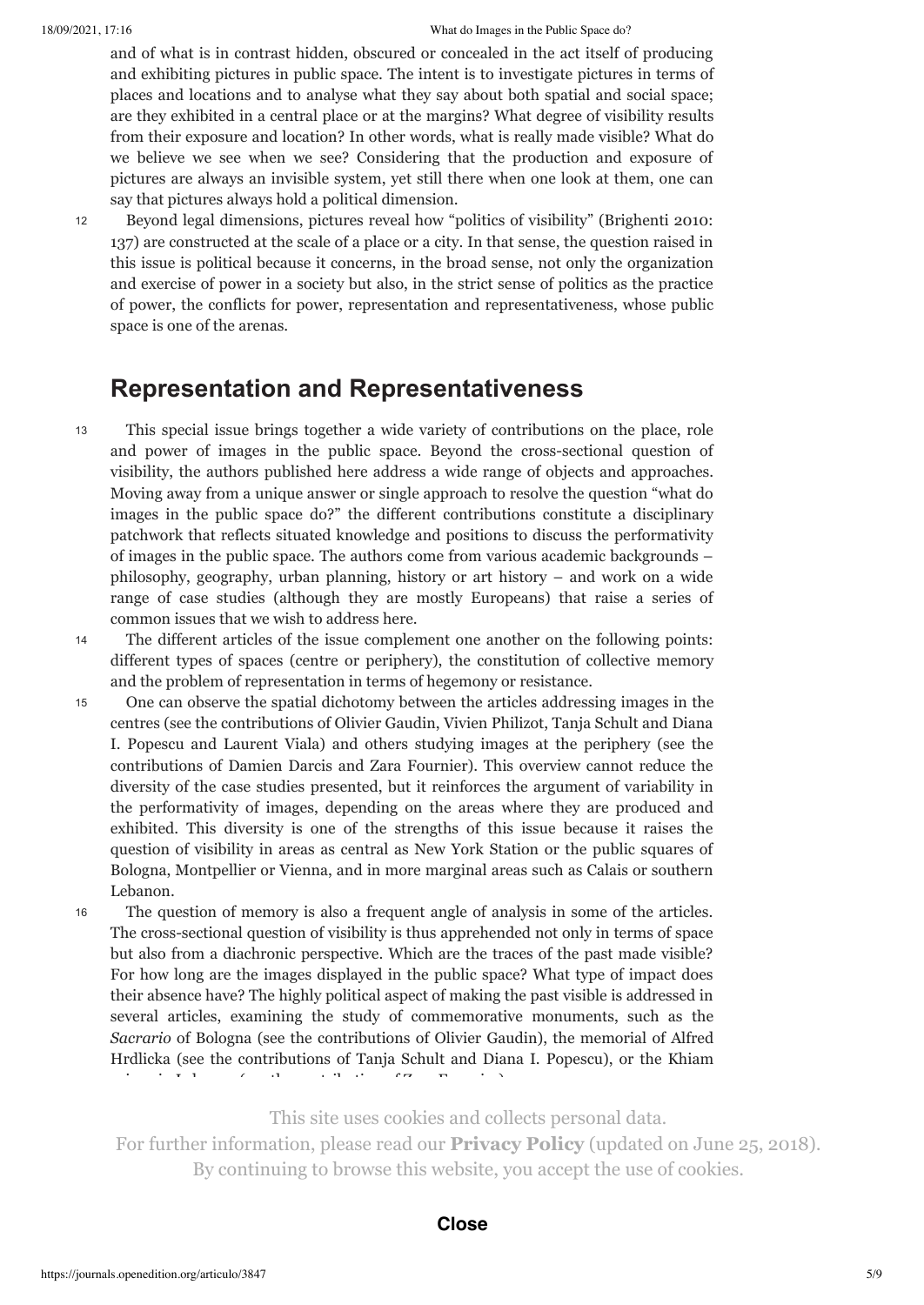#### 18/09/2021, 17:16 What do Images in the Public Space do?

- Damien Darcis' philosophical contribution addresses the ambiguous power of images and its political meaning. Focussing on the city of Calais, he studies both graffiti and street art produced in the migration context, which leads him to compare two different types of pictures: the street art produced by the artist Bansky, highly publicized and explicitly political, and the anonymous graffiti that he named "*the hearts of cardboard*", produced by "*both French and migrants*" without any apparent political message. Drawing upon Rancière's writings, he develops a theory of images in which the political power of pictures comes not from their message but rather from their ability to create "*spheres of specific experience dif erent from that instituted by the distribution of functions and hierarchical places that constitute the established order*". For Damien Darcis, images are political not because of their ability to denounce or oppose head-on, but because of the possibilities they offer to invent another space and another time. 18
- The article by Zara Fournier focusses on southern Lebanon. Numerous images billboards, posters and statues – occur in public space, always bearing a political dimension. She questions how society produces images and towards what end in this context of post-conflict and economic instability. Her argument is based on a case study of the former Khiam prison, situated in a marginal space and used by the Israeli army and Lebanese armed groups from 1985 to 2000. After that, Hezbollah transformed the prison into a museum until 2006, when the Israeli army bombed the place and destroyed it. By jointly analysing the place, its different destinations, and the succession of images produced and presented in this place, the author questions the regimes of the visible and the invisible in Khiam, and more broadly in southern Lebanon, and links them to the notion of palimpsest and memory traces. 19
- Olivier Gaudin studies the *Sacrario* of Bologna, a photographic monument the result of a spontaneous initiative – in memory of the partisans killed during the Second World War. By basing his conceptual framework on the human ecology of the Chicago School and the contributions of Pragmatism, he combines the contributions of visual and urban studies to develop an approach that considers social interactions and the physical and symbolic environment of the context in the study of images in the public space. These aspects are all contextual elements that, for the author, reflect interactions between human actors and objects and change the meaning that an image can have and its perception by the public. For Olivier Gaudin, each passer-by, who comes into contact with the monument, brings their own knowledge of the past and their own share of memory, which guide their reception of the image. 20
- The contribution of Vivien Philizot discusses how the gaze is constructed in public space through advertising images. As a historian of design, he focusses on the case of Kodak's Colorama –a large billboard exhibited in Grand Central Station (New York) that was used for many years to project photographs showing idealized images of the white and heteronormed American family. He then examines the question of the social construction of the visual in the light of a new regime of images linked to the omnipresence of smartphone screens. This new use of the value of images – which invites spectators to enter the frame – allows them to appear as never before, neither true nor false. Vivien Philizot thus considers images ideological vectors but in which the advertising surface has, for decades, masked power relationships; the omnipresence of digital images assumes its ideology and takes  $up - to$  neutralize them  $-$  the criticisms that were directed at advertising images. 21
- Tanja Schult and Diana I. Popescu invite us to reflect on the performative power of memorials. Focussing on an Alfred Hrdlicka Second World War memorial in Vienna, the authors question the gap between the artist's intentions and the effects produced by the images. By depicting the figure of a Jewish man on the ground, humiliated and 22

This site uses cookies and collects personal data.

For further information, please read our **[Privacy Policy](https://www.openedition.org/19362?lang=en)** (updated on June 25, 2018). By continuing to browse this website, you accept the use of cookies.  $\mathcal{L}$  memorial intended to intended to invite a country to its past, its past, its past, its past, its past, its past, its past, its past, its past, its past, its past, its past, its past, its past, its past, its past,

#### contribution, Tanja Schult and Diana Popescu demonstrate that, in contact with an in contact with an in contact with an in contact with an in contact with an in contact with an in contact with an in contact with an in cont **Close**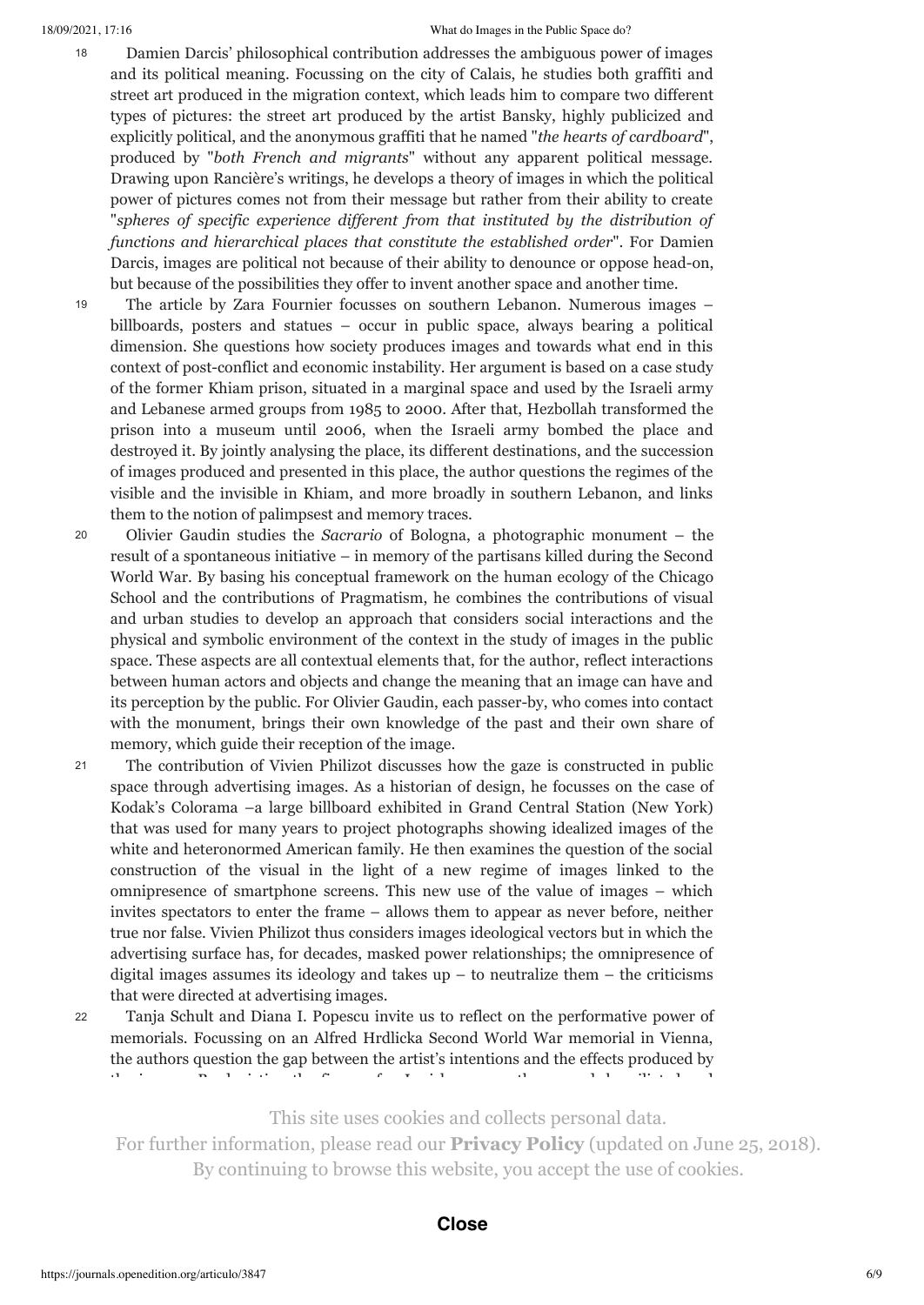audience and a context, images acquire in the public space a political power that often exceeds their creator.

Laurent Viala is interested in the politics of statuary in the public space and questions the meaning of public action in favour of statuary and the political rhetoric that goes with it. Inspired by Pragmatism, the author establishes a phenomenology of public statuary images. He thus distinguishes three modalities of the representation of power in the statuary demonstration: to represent power; to legitimize public action; and to produce consensus. His argument is based on the case study of Montpellier (France), which had an active policy in commissioning and exhibiting figurative statues. For the author, the statues in question function as "*images of images*" that seek to give a representation of the city by invoking well-known references (mythological, national or world history figures). They then tell a political history of the city and reflect intents, which do not necessarily correspond to a historical truth. 23

## **Audience Studies: the "Black Box" of Social Sciences**

24

Finally, if this issue proposes a reflection on what images do in the public space by focussing on the modalities of their production and their visibility, the endorsement or rejection of the process often remain the uncovered part in the articles. Although the performativity of an image on a given audience arises as a methodological issue, reception is nevertheless addressed in some of the articles presented here (see the contributions of Olivier Gaudin, Zara Fournier, Diana Popescu & Tanja Schult). To go further, we have included in the summary of this issue a review of the book *Urban Encounters: Art and the Public* (see the contribution of Léa Sallenave & Hugo Bonin), which can be inspiring to renew methods related to reception studies insofar as the contributions of this book challenge the strict limits of academic writing to move towards a form of creative research.

### *Bibliography*

Bonhomme M. 2017. Compte-rendu du colloque « Que font les images dans l'espace public ? ». Université de Genève, 18-20 janvier 2017. ARIP, https://arip.hypotheses.org/1902 (Retrieved November 21, 2018).

Bredekamp H. 2017. *Image Acts. A Systematic Approach to Visual Agency*. Berlin, De Gruyter.

Brighenti A M. 2010. *Visibility in Social Theory and Social Research*. Basingstoke UK, Palgrave Macmillan

DOI : [10.1057/9780230282056](http://dx.doi.org/10.1057/9780230282056)

Bryson N. 1988. The Gaze in the Expanded Field, in Foster H (ed.) *Vision and Visuality*. Seattle, Bay Press: 87-114.

Deutsche R. 1988. Uneven Development: Public Art in New York City. *October* 47(Winter): 3–52. DOI : [10.2307/778979](http://dx.doi.org/10.2307/778979)

Deutsche R. 1992. Art and Public Space: Questions of Democracy. *Social Text*, 33(January): 34– 53.

DOI : [10.2307/466433](http://dx.doi.org/10.2307/466433)

Deutsche R. 1996. *Evictions: Art and Spatial Politics*. Chicago IL, Graham Foundation for Advanced Studies in the Fine Arts ; Cambridge MA, MIT Press.

Gell A. 1998. *Art and Agency : An Anthropological Theory*. Wotton-under-Edge UK, Clarendon

This site uses cookies and collects personal data.

For further information, please read our **[Privacy Policy](https://www.openedition.org/19362?lang=en)** (updated on June 25, 2018). By continuing to browse this website, you accept the use of cookies.

#### Ginzburg C. 2001. 'Your Country Needs You': A Case Study in Political Iconography. *History* **Close**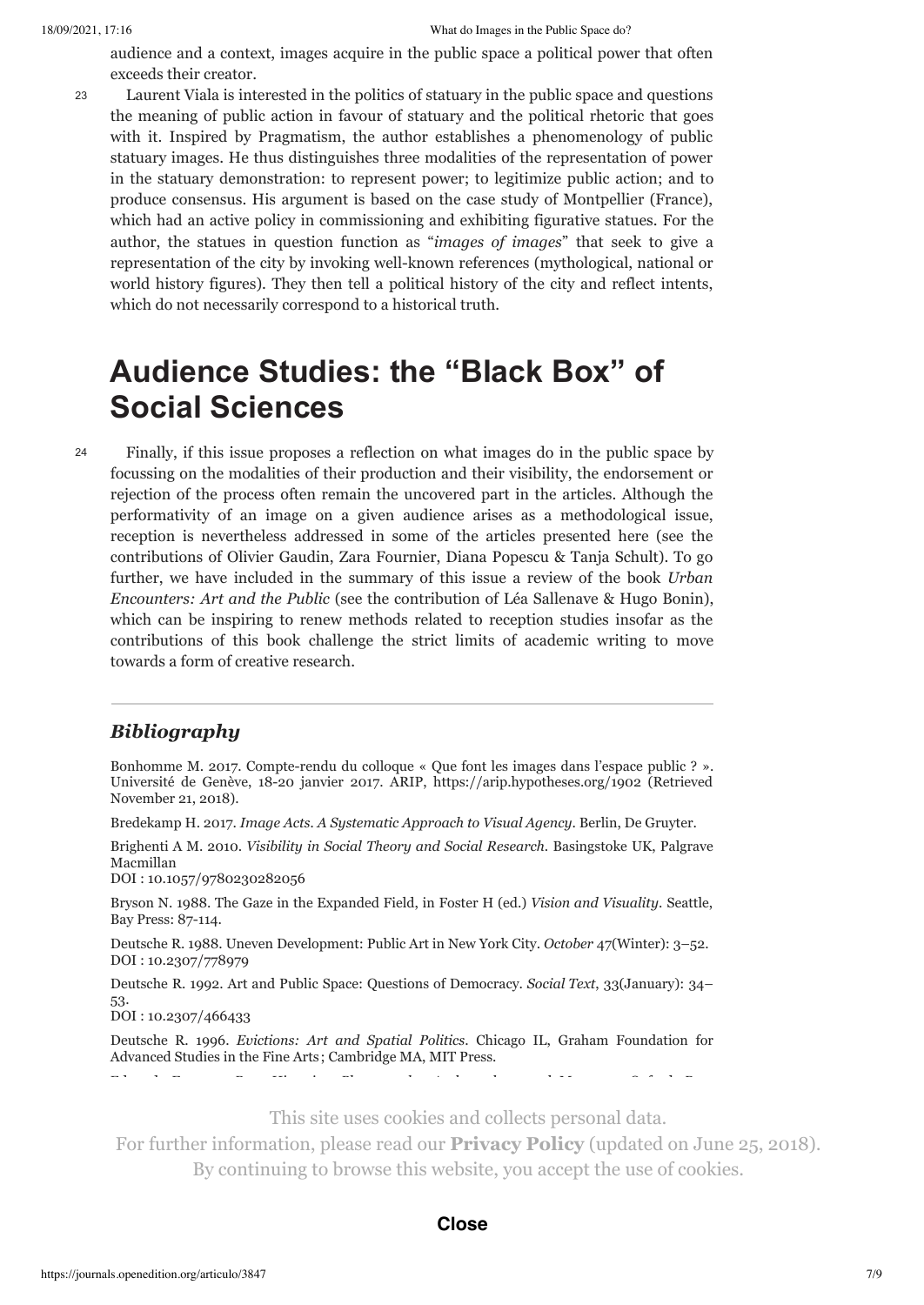DOI : [10.1093/hwj/2001.52.1](http://dx.doi.org/10.1093/hwj/2001.52.1)

Guinard P. 2017. La folie des images… et leur(s) raison(s) d'être ? Compte-rendu du colloque « que font les images dans l'espace public ? ». *Urbanités* 9, http://www.revue-urbanites.fr/9-lafolie-des-images-et-leurs-raisons-detre-compte-rendu-du-colloque-que-font-les-images-danslespace-public/ (Retrieved November 21, 2018).

Molina G, Guinard P. 2017. Arts in Cities - Cities in Arts (Special issue). *Articulo – Journal of Urban Research* 15, https://journals.openedition.org/articulo/3097 (Retrieved November 21, 2018).

Kloeckner L, Florentin D. 2017. Sur les murs de la ville (Special issue). *Urbanités* 9, http://www.revue-urbanites.fr/9-sur-les-murs-de-la-ville-sommaire/ (Retrieved November 21, 2018).

Massey D, Rose G. 2003. *Personal Views: Public Art Research Project*. Milton Keynes UK, Open University.

Mitchell D. 1995. The End of Public Space? People's Park, Definitions of the Public, and Democracy. *Annals of the Association of American Geographers* 85(1): 108–33.

Mitchell W J T. 1991. Iconology and Ideology: Panofsky, Althusser, and the Scene of Recognition, in Farago C (ed.) *Reframing the Renaissance: Visual Culture in Europe and Latin America, 1450-1650*. New Haven, Yale University Press: 292-300.

Mitchell W J T. 2002. Showing Seeing: A Critique of Visual Culture. *Journal of Visual Culture* 1(2): 165-181.

DOI : [10.1177/147041290200100202](http://dx.doi.org/10.1177/147041290200100202)

Mitchell W J T. 2005. *What Do Pictures Want?: The Lives and Loves of Images*. Chicago, University of Chicago Press.

Mouffe C. 2010. Politique et agonisme. *Rue Descartes* 1(67): 18–24. DOI : [10.3917/rdes.067.0018](http://dx.doi.org/10.3917/rdes.067.0018)

Radice M, Boudreault-Fournier A. 2017. *Urban Encounters. Art and the Public*. Montréal, McGill-Queen's University Press.

Schlottmann A. 2016. Visuality, in Richardson D, Castree N, Goodchild M F, Kobayashi A, Liu W, Marston R A (eds.) *International Encyclopedia of Geography: People, the Earth, Environment and Technology*. Hoboken NJ, Wiley.

DOI : [10.1002/9781118786352.wbieg0056](http://dx.doi.org/10.1002/9781118786352.wbieg0056)

Tunbridge J E, Ashworth G J. 1996. *Dissonant Heritage: The Management of the Past as a Resource in Conflict*. Hoboken NJ, Wiley.

Volvey A. 2007. Land Arts. Les fabriques spatiales de l'art contemporain. *Travaux de l'Institut de Géographie de Reims* 33(129): 3-25. DOI : [10.3406/tigr.2007.1527](http://dx.doi.org/10.3406/tigr.2007.1527)

Zask J. 2013. *Outdoor Art*. Paris, La Découverte.

### *References*

*Electronic reference*

Allison Huetz, Clémence Lehec and Thierry Maeder, "What do Images in the Public Space do?", *Articulo - Journal of Urban Research* [Online], 19 | 2019, Online since 06 March 2019, connection on 18 September 2021. URL: http://journals.openedition.org/articulo/3847; DOI: https://doi.org/10.4000/articulo.3847

### *About the authors*

#### **[Allison Huetz](https://journals.openedition.org/articulo/3851)**

Allison Huetz is a PhD student at the University of Geneva since January 1, 2015. She is part of the research project Dispamonde supervised by Jean-François Staszak and Estelle Sohier. This project aims to study the links between the creation of space apparatuses and the emergence of new ways of thinking, imagining and feeling space in a society, through the case of Geneva during the "Belle Époque". Her

This site uses cookies and collects personal data.

For further information, please read our **[Privacy Policy](https://www.openedition.org/19362?lang=en)** (updated on June 25, 2018). PhD candidate and teaching assistant at the University of Geneva and the University of Grenoble-By continuing to browse this website, you accept the use of cookies.

#### $S_{\rm s}$  uses visual methods such as photography and videography and  $S_{\rm s}$  and  $S_{\rm s}$ **Close**